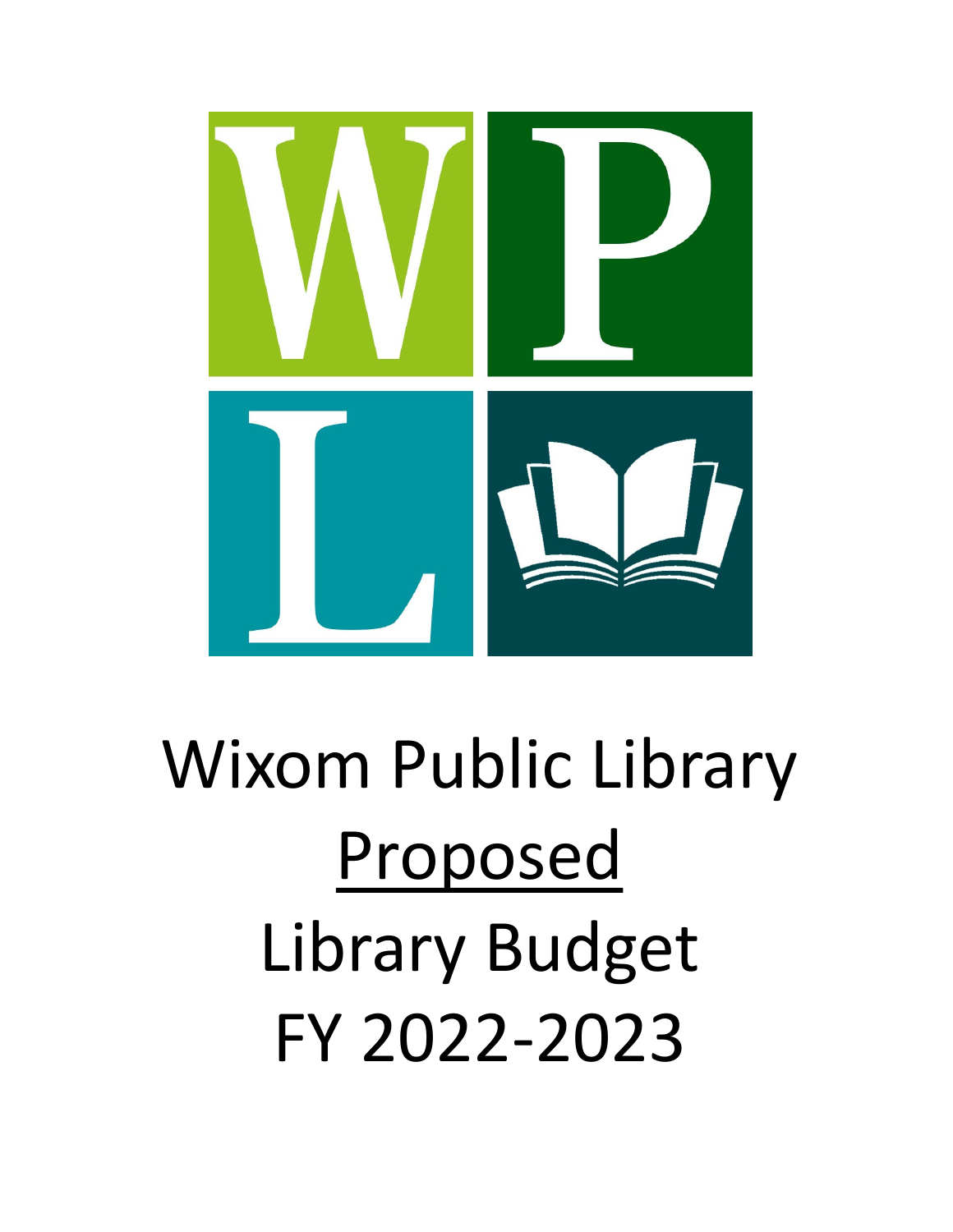## WIXOM PUBLIC LIBRARY

Read. Discover. Connect.

April 26, 2022

Greetings Wixom Residents,

Please find attached to this letter, information regarding the Wixom Public Library's proposed budget for the fiscal year running from July 1, 2022 through June 30, 2023. The Library's Budget Committee has recommended this budget to the Library Board and the Library Board gave preliminary approval to this budget at its April 25, 2022 regular meeting.

This proposed budget covers the Library's general operations and provides for the daily operation of the Library. The revenue portion shows the sources of funds for Library support. The expense portion outlines the amounts budgeted to cover staff wages and benefits, expenses for books and other library materials as well as the variety of costs to operate and maintain the building and support Library functions. The proposed budget is a balanced budget and maintains the Library's current slate of open hours and collections spending as well as keeping Library expenses in balance with historical trends.

The budget is based on a millage levy of 1.0666 mills. The millage rate has been reduced from the 1.08 mil approved by voters in 2016 due to Headlee Rollbacks in previous fiscal years.

This packet contains several items. The public notice for the budget will be run in the legal notice section of the Spinal Column newspaper on Wednesday, May 4, 2022 and will also be posted to the public notice section of the Spinal Column website. The budget is presented to the public for consideration. The Library Board will take comments from the public at a public hearing on the budget on Monday, May 16 at 6:30 pm. After the public hearing, the Board will adopt, amend and adopt, or reject the budget.

Questions regarding the budget may be directed to the Library Director, Andrea Dickson by phone or via e-mail at [andrea@wixomlibrary.org.](mailto:andrea@wixommlibrary.org)

Sincerely,

Andrea Dickson Library Director

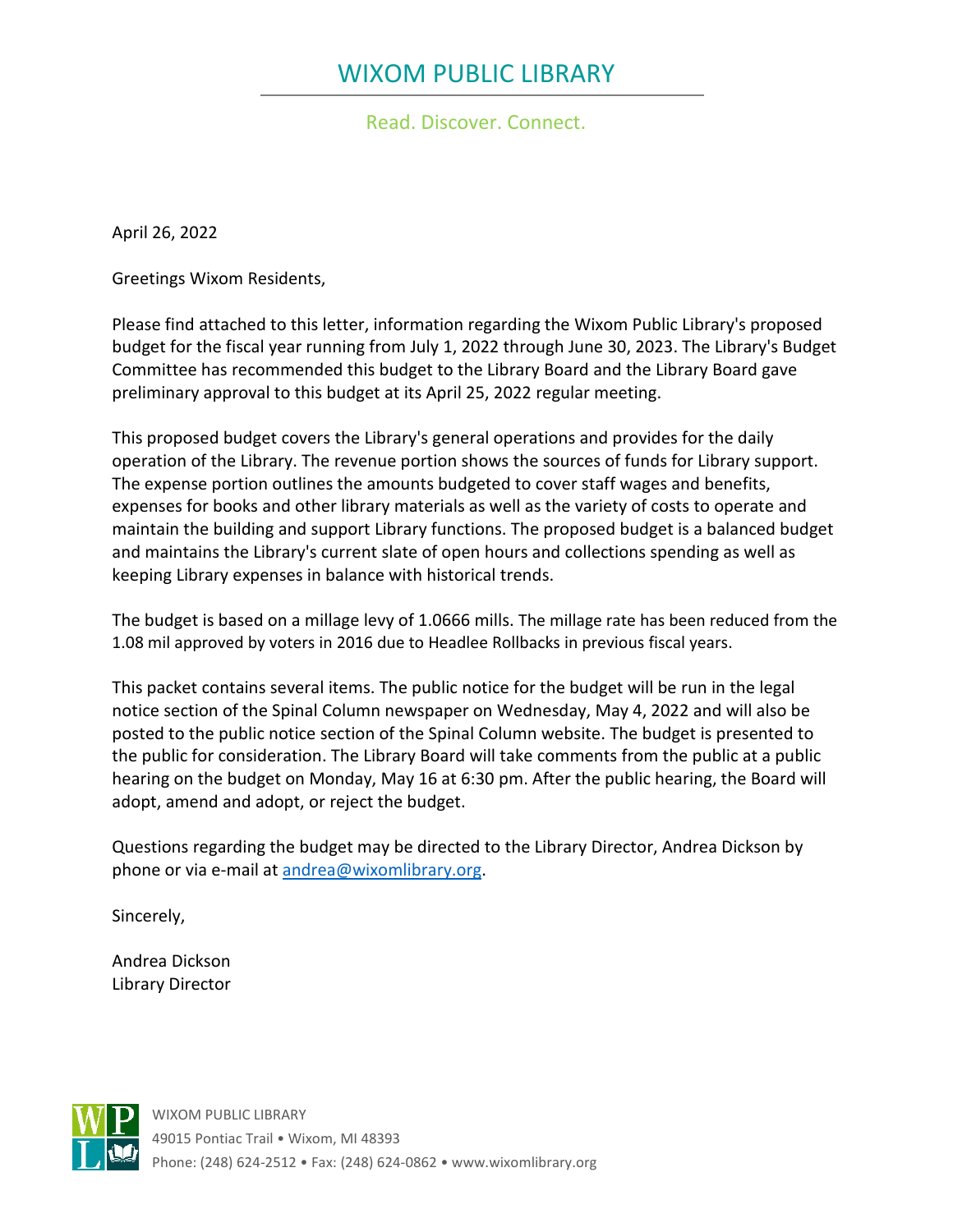| <b>DEPT</b>     | <b>LIBRARY</b>                            |               |                |               |                       |                     |                  |
|-----------------|-------------------------------------------|---------------|----------------|---------------|-----------------------|---------------------|------------------|
| <b>FUND</b>     | <b>LIBRARY</b>                            |               |                |               |                       |                     |                  |
|                 |                                           |               |                |               |                       |                     |                  |
| <b>DATE</b>     | <b>July 1, 2023</b>                       |               |                |               |                       |                     |                  |
|                 |                                           |               | <b>CURRENT</b> | <b>ACTUAL</b> | EST.                  | <b>LIB DIRECTOR</b> | <b>LIB BOARD</b> |
| <b>ACCOUNT</b>  | <b>ACCOUNT CATEGORY &amp;</b>             | <b>ACTUAL</b> | <b>BUDGET</b>  | 8 MTH         | <b>ACTUAL</b>         | <b>PROPOSED</b>     | <b>APPROPR</b>   |
| <b>NUMBER</b>   | <b>ACCOUNT NAME</b>                       | 2020-21       | 2021-22        | 02/28/22      | 06/30/22              | 2022-2023           | 2022-2023        |
|                 | <b>REVENUES</b>                           |               |                |               |                       |                     |                  |
| 271-000-402.010 | <b>Real Property Taxes</b>                | \$674,125     | \$694,144      | \$676,086     | \$694,144             | \$737,192           |                  |
| 271-000-410.010 | <b>Personal Property Taxes</b>            | \$138,175     | \$129,808      | \$123,970     | \$129,808             | \$127,708           |                  |
| 271-000-412.010 | Delinquent Interest and Penalties         | \$1,119       | \$1,200        | \$311         | \$1,200               | \$1,200             |                  |
| 271-000-420.010 | Del Personal Property Tax                 | $-$265$       | \$0            | \$0           | \$0                   | \$0                 |                  |
| 271-000-437.010 | <b>IFT Property Taxes</b>                 | \$5,795       | \$6,741        | \$6,414       | \$6,741               | \$6,847             |                  |
| 271-000-437.011 | <b>IFT Job Shortfall Revenue</b>          | \$0           | \$0            | \$0           | \$0                   | \$0                 |                  |
| 271-000-501.040 | <b>Federal Grants</b>                     | \$2,614       | \$2,200        | \$2,842       | \$2,850               | \$3,000             |                  |
| 271-000-528.030 | <b>Other Federal Grants Library</b>       | \$1,940       | \$0            | \$0           | \$0                   | \$0                 |                  |
| 271-000-539.041 | <b>State Grants</b>                       | \$13,106      | \$11,700       | \$0           | \$11,700              | \$17,000            |                  |
| 271-000-573.010 | Local Community Stabilization             | \$53,481      | \$44,000       | \$31,365      | \$44,000              | \$45,000            |                  |
| 271-000-581.010 | Maple North Service Income                | \$0           | \$0            | \$0           | \$0                   | \$0                 |                  |
| 271-000-583.030 | <b>Other Federal Grants</b>               | \$36,779      | \$0            | \$0           | \$0                   | \$0                 |                  |
| 271-000-583.040 | <b>Other Grants</b>                       | \$0           | \$0            | \$0           | \$0                   | \$0                 |                  |
| 271-000-655.060 | <b>Penal Fines</b>                        | \$23,834      | \$25,000       | \$0           | \$25,000              | \$28,000            |                  |
| 271-000-664.020 | Interest Income                           | \$131         | \$3,000        | \$39          | \$3,000               | \$1,000             |                  |
| 271-000-664.021 | Insurance Revenue Distr                   | \$1,322       | \$2,000        | \$0           | \$2,000               | \$1,700             |                  |
| 271-000-665.021 | <b>Circulation Fines &amp; Fees</b>       | \$3,714       | \$14,000       | \$4,145       | \$14,000              | \$11,000            |                  |
|                 | 271-000-671.022 Pay phone revenue         | \$0           | \$0            | \$0           | \$0                   | \$0                 |                  |
| 271-000-671.023 | Renaissance Zone Funding                  | \$0           | \$0            | \$0           | \$0                   | \$0                 |                  |
| 271-000-671.025 | Miscellaneous Income                      | \$541         | \$1,500        | \$404         | \$1,500               | \$1,000             |                  |
| 271-000-671.044 | <b>MERS HCSP &amp; DC Forfeited Funds</b> | \$9,264       | \$0            | \$0           | \$0                   | \$0                 |                  |
| 271-000-674.021 | Donation to Library                       | \$430         | \$3,000        | \$1,191       | \$12,000              | \$3,000             |                  |
| 271-000-696.025 | Insurance Loss Payment                    | \$0           | \$0            | \$0           | \$0                   | \$0                 |                  |
| 271-000-697.000 | Appropriations from Fund Bal.             | \$0           | \$25,000       | \$0           | \$124,500             | \$0                 |                  |
|                 | <b>CATEGORY TOTAL</b>                     | \$966,105     | \$963,293      | \$846,767     | \$1,072,443 \$983,647 |                     |                  |
|                 | <b>EXPENDITURES</b>                       |               |                |               |                       |                     |                  |
| 271-790-703.704 | Salary -- Full-Time Librarians            | \$299,894     | \$308,892      | \$184,926     | \$285,000             | \$314,215           |                  |
| 271-790-703.707 | Salary -- Part-Time Staff                 | \$99,287      | \$110,517      | \$71,103      | \$110,517             | \$123,000           |                  |
| 271-790-703.708 | Salary -- Part-Time Professional          | \$385         | \$3,687        | \$5,398       | \$6,140               | \$2,000             |                  |
| 271-790-708.704 | Sick Time Pay - FT Librarians             | \$0           | \$0            | \$0           | \$0                   | \$0                 |                  |
| 271-790-709.100 | Fringes -- Library                        | \$103,028     | \$109,435      | \$63,106      | \$103,000             | \$114,500           |                  |
| 271-790-709.705 | Fringes -- HRA Expense                    | \$6,010       | \$5,000        | \$1,979       | \$5,000               | \$5,000             |                  |
| 271-790-709.709 | <b>MERS DB Closeout Costs</b>             | \$0           | \$0            | \$0           | \$0                   | \$0                 |                  |
| 271-790-718.700 | Multi-Peril Insurance                     | \$6,597       | \$7,400        | \$7,023       | \$7,400               | \$7,100             |                  |
| 271-790-726.700 | <b>Books</b>                              | \$61,992      | \$65,000       | \$41,623      | \$56,000              | \$56,500            |                  |
| 271-790-726.701 | Periodicals                               |               |                | \$4           | \$9,000               | \$7,000             |                  |
| 271-790-727.700 | <b>Library Supplies</b>                   | \$5,993       | \$5,000        | \$4,224       | \$6,000               | \$6,000             |                  |
| 271-790-728.700 | <b>Computer Software/Maint</b>            | \$28,021      | \$23,000       | \$20,699      | \$24,500              | \$25,500            |                  |
| 271-790-728.701 | <b>Library Network</b>                    | \$41,486      | \$41,000       | \$33,815      | \$45,100              | \$43,000            |                  |
| 271-790-730.700 | <b>Printing and Postage</b>               | \$3,933       | \$3,472        | \$987         | \$3,472               | \$4,000             |                  |
| 271-790-731.708 | Natural Gas Expense                       | \$9,008       | \$8,900        | \$6,811       | \$8,900               | \$10,000            |                  |
|                 | 271-790-801.700 Consultants and Personnel | \$966         | \$1,000        | \$882         | \$1,700               | \$8,000             |                  |
|                 |                                           |               |                |               |                       |                     |                  |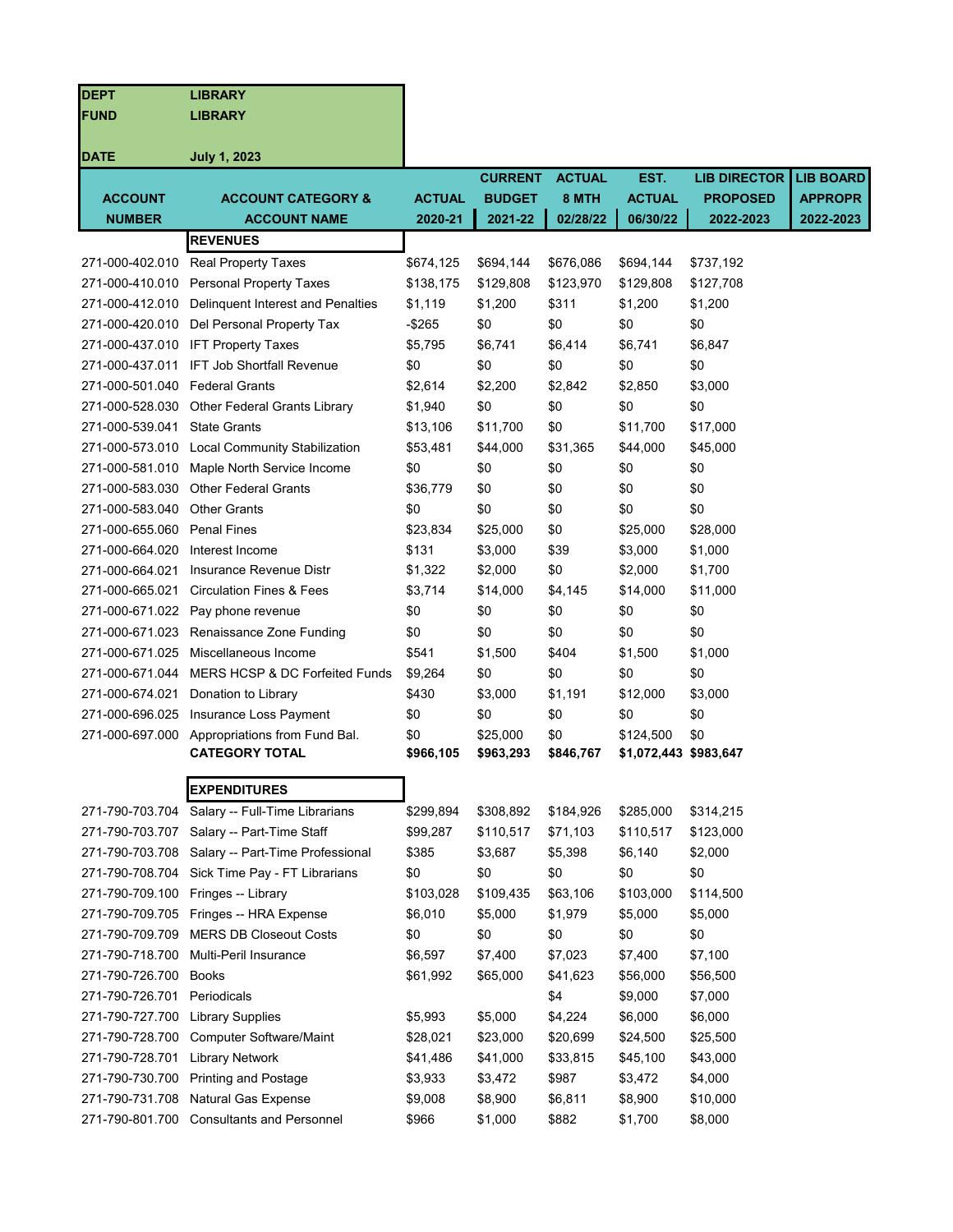|                       | <b>FUND BALANCE 6/30</b>                        | \$414,982 | \$414,982 | \$414,982 | \$290,482             | \$290,482 | \$290,482 |
|-----------------------|-------------------------------------------------|-----------|-----------|-----------|-----------------------|-----------|-----------|
|                       | <b>Capital Imp-Fund Bal</b>                     |           |           |           | \$124,500             | \$0       | \$0       |
| 10 00-00 3000         | <b>FUND BALANCE 7/1</b>                         | \$405,525 | \$414,982 | \$414,982 | \$414,982             | \$290,482 | \$290,482 |
|                       | <b>OVER EXPENDITURES</b>                        | \$9,457   | \$0       | \$115,202 | \$0                   | \$0       | \$0       |
|                       | <b>EXCESS (DEFICIT) OF REVENUES</b>             |           |           |           |                       |           |           |
|                       | CATEGORY TOTAL                                  | \$956,648 | \$963,293 | \$731,565 | \$1,072,443 \$983,647 |           |           |
| 271-966-999.711       | <b>Transfer Out - MERS Retiree</b>              | \$27,731  | \$30,923  | \$20,615  | \$30,923              | \$30,995  |           |
| 271-966-999.705       | Transfer Out - Retiree Health Benefits \$14,190 |           | \$14,247  | \$9,498   | \$14,247              | \$14,297  |           |
| 271-966-999.000       | Transfer Out -- City Services                   | \$69,749  | \$71,500  | \$41,716  | \$71,500              | \$73,000  |           |
| 271-790-961.701       | Capital Improvements                            | \$24,367  | \$25,000  | \$122,633 | \$139,000             | \$1,960   |           |
| 271-790-961.700       | <b>Custodial Services</b>                       | \$11,520  | \$12,000  | \$9,234   | \$17,000              | \$16,500  |           |
| 271-790-959.708       | Memberships                                     | \$1,233   | \$1,520   | \$1,545   | \$1,550               | \$1,550   |           |
| 271-790-959.706       | Miscellaneous Expense                           | \$825     | \$700     | \$1,779   | \$2,000               | \$900     |           |
| 271-790-959.704       | Collections - Realia                            | \$864     | \$900     | \$851     | \$1,700               | \$900     |           |
| 271-790-959.703       | <b>Donated Materials</b>                        | \$373     | \$400     | \$873     | \$1,100               | \$1,000   |           |
| 271-790-959.702       | <b>Electronic Resources</b>                     | \$52,274  | \$34,000  | \$29,062  | \$38,419              | \$40,000  |           |
| 271-790-959.701       | <b>Audio Visual Materials</b>                   | \$20,646  | \$19,000  | \$10,687  | \$19,000              | \$14,500  |           |
| 271-790-958.700 Audit |                                                 | \$9,300   | \$9,500   | \$9,600   | \$9,500               | \$9,900   |           |
| 271-790-956.709       | <b>Electrical Expense</b>                       | \$25,704  | \$26,000  | \$15,508  | \$26,000              | \$26,000  |           |
| 271-790-956.704       | <b>Custodial Supplies</b>                       | \$723     | \$600     | \$404     | \$600                 | \$700     |           |
| 271-790-956.702       | <b>Audio Visual Supplies</b>                    | \$179     | \$850     | \$255     | \$850                 | \$400     |           |
| 271-790-956.701       | <b>Community Programming</b>                    | \$9,905   | \$10,000  | \$4,229   | \$11,500              | \$11,700  |           |
| 271-790-956.700       | <b>Travel Expense</b>                           | \$0       | \$300     | \$0       | \$300                 | \$830     |           |
| 271-790-955.701       | Conferences and Workshops                       | \$1,314   | \$1,300   | \$2,510   | \$2,600               | \$1,700   |           |
| 271-790-930.700       | Maintenance and Repairs                         | \$6,632   | \$6,400   | \$2,618   | \$6,400               | \$6,200   |           |
| 271-790-850.700       | Telephone                                       | \$2,079   | \$2,100   | \$1,184   | \$2,100               | \$1,100   |           |
| 271-790-836.100       | COVID-19 Expenses                               | \$7,190   | \$500     | \$559     | \$800                 | \$0       |           |
| 271-790-801.701       | Consultant - System Admin                       | \$3,250   | \$3,250   | \$3,625   | \$3,625               | \$3,700   |           |